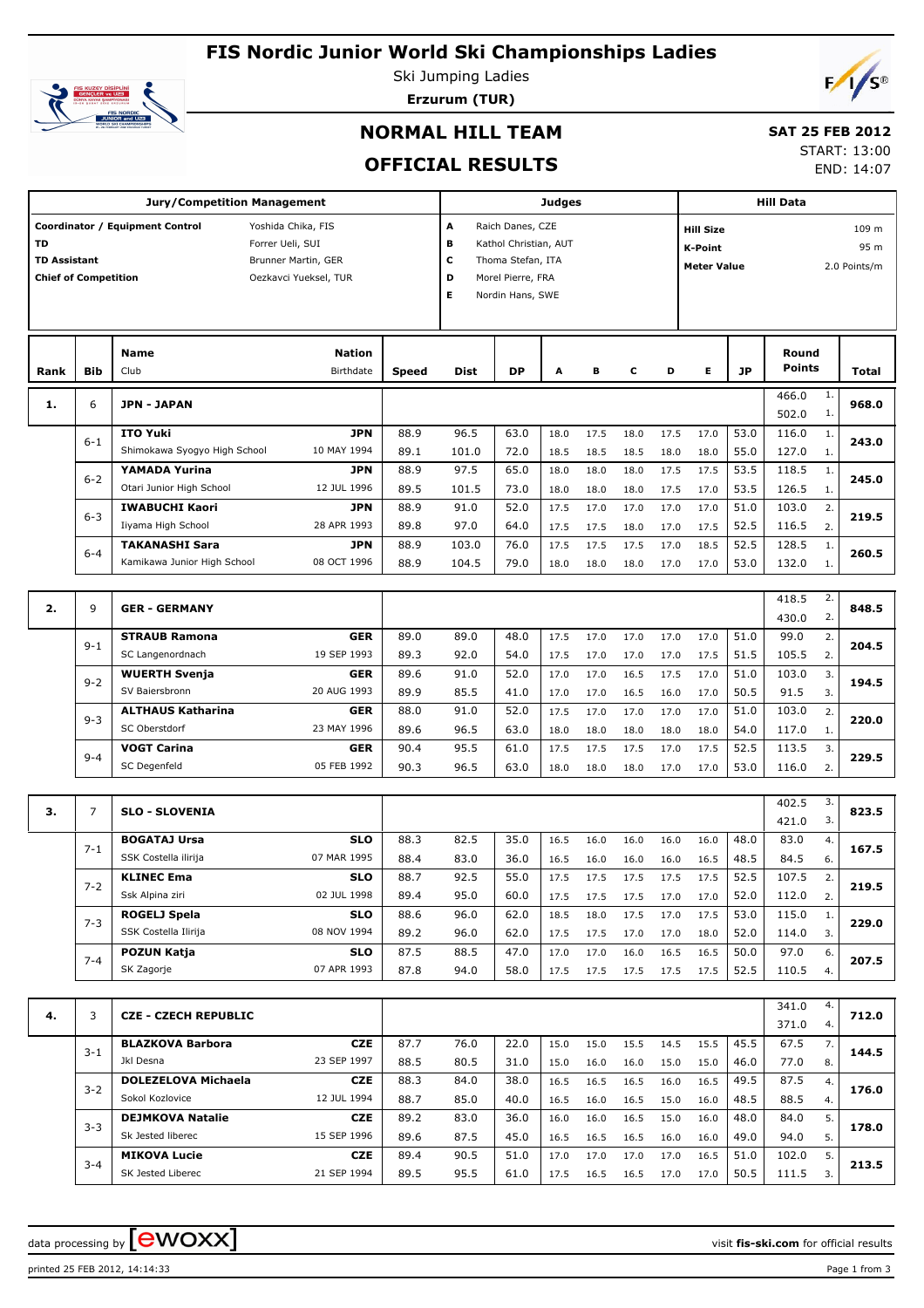## **FIS Nordic Junior World Ski Championships Ladies**



Ski Jumping Ladies **Erzurum (TUR)**

### **NORMAL HILL TEAM**

#### **SAT 25 FEB 2012** START: 13:00

#### **OFFICIAL RESULTS**

END: 14:07

| Rank | <b>Bib</b> | Name<br>Club                                                                 | <b>Nation</b><br>Birthdate | <b>Speed</b> | <b>Dist</b>  | <b>DP</b>    | A            | в            | C            | D            | Е            | JP           | Round<br><b>Points</b> |          | Total |
|------|------------|------------------------------------------------------------------------------|----------------------------|--------------|--------------|--------------|--------------|--------------|--------------|--------------|--------------|--------------|------------------------|----------|-------|
| 5.   | 4          | <b>FRA - FRANCE</b>                                                          |                            |              |              |              |              |              |              |              |              |              | 335.5<br>356.0         | 5.<br>6. | 691.5 |
|      | $4 - 1$    | <b>LEMARE Lea</b><br>Courchevel                                              | <b>FRA</b><br>21 JUN 1996  | 87.8<br>88.2 | 80.0<br>90.0 | 30.0<br>50.0 | 16.0<br>16.5 | 16.5<br>17.0 | 16.0<br>17.0 | 16.0<br>17.0 | 16.5<br>16.5 | 48.5<br>50.5 | 78.5<br>100.5          | 6.<br>3. | 179.0 |
|      | $4 - 2$    | <b>ESPIAU Caroline</b><br>U.S. Autrans                                       | <b>FRA</b><br>29 SEP 1992  | 88.0<br>88.3 | 69.5<br>68.0 | 9.0<br>6.0   | 15.0<br>15.5 | 15.5<br>15.5 | 14.5<br>15.5 | 15.0<br>14.5 | 14.5<br>15.5 | 44.5<br>46.5 | 53.5<br>52.5           | 7.<br>8. | 106.0 |
|      | $4 - 3$    | <b>CLAIR Julia</b><br>Xonrupt                                                | <b>FRA</b><br>20 MAR 1994  | 87.1<br>88.0 | 81.5<br>88.0 | 33.0<br>46.0 | 16.0<br>17.0 | 16.5<br>16.5 | 16.0<br>16.5 | 16.0<br>16.5 | 16.5<br>17.0 | 48.5<br>50.0 | 81.5<br>96.0           | 6.<br>4. | 177.5 |
|      | $4 - 4$    | <b>FRA</b><br><b>MATTEL Coline</b><br>03 NOV 1995<br>Les Contamines Montjoie |                            | 88.8<br>88.9 | 99.0<br>92.5 | 68.0<br>55.0 | 18.5<br>17.5 | 18.0<br>17.0 | 18.0<br>17.0 | 18.0<br>18.0 | 18.0<br>17.5 | 54.0<br>52.0 | 122.0<br>107.0         | 2.<br>5. | 229.0 |

| 6. | 5       | <b>NOR - NORWAY</b>           |             |      |      |      |      |      |      |      |      |      | 330.5<br>358.5 | 6.<br>5. | 689.0 |
|----|---------|-------------------------------|-------------|------|------|------|------|------|------|------|------|------|----------------|----------|-------|
|    | $5 - 1$ | <b>ENGER Gyda</b>             | <b>NOR</b>  | 88.3 | 80.5 | 31.0 | 16.0 | 16.0 | 16.0 | 15.0 | 16.5 | 48.0 | 79.0           | 5.       | 160.0 |
|    |         | Hernes IL                     | 14 JAN 1993 | 88.8 | 81.5 | 33.0 | 16.0 | 16.0 | 16.0 | 15.5 | 16.5 | 48.0 | 81.0           |          |       |
|    |         | <b>HAGEMOEN Jenny Synnove</b> | <b>NOR</b>  | 87.6 | 78.5 | 27.0 | 16.0 | 16.0 | 16.0 | 16.0 | 16.5 | 48.0 | 75.0           | 5.       |       |
|    | $5 - 2$ | Gausdal Skilag                | 23 FEB 1993 | 88.5 | 84.5 | 39.0 | 16.0 | 16.5 | 16.0 | 15.0 | 16.0 | 48.0 | 87.0           |          | 162.0 |
|    | $5 - 3$ | <b>STEEN HANSEN Synne</b>     | <b>NOR</b>  | 90.0 | 82.5 | 35.0 | 15.5 | 15.0 | 15.0 | 15.0 | 15.0 | 45.0 | 80.0           | 7.       | 171.0 |
|    |         | Pors IF                       | 01 JAN 1993 | 90.4 | 86.5 | 43.0 | 16.5 | 15.5 | 15.5 | 16.0 | 16.5 | 48.0 | 91.0           | 6.       |       |
|    |         | <b>LUNDBY Maren</b>           | <b>NOR</b>  | 87.9 | 87.5 | 45.0 | 17.5 | 17.0 | 17.0 | 17.0 | 17.5 | 51.5 | 96.5           | 7.       | 196.0 |
|    | $5 - 4$ | Kolbukameratene               | 07 SEP 1994 | 88.4 | 90.0 | 50.0 | 17.0 | 16.0 | 16.5 | 16.0 | 17.0 | 49.5 | 99.5           | 6.       |       |

| 7. |         | <b>CHN - CHINA</b>      |             |      |      |      |      |      |      |      |      |      | 246.0<br>326.5 | 8.<br>$\prime$ . | 572.5 |
|----|---------|-------------------------|-------------|------|------|------|------|------|------|------|------|------|----------------|------------------|-------|
|    | $1 - 1$ | LIU Qi                  | <b>CHN</b>  |      |      |      |      |      |      |      |      |      |                |                  | 86.0  |
|    |         | Chinese Ski association | 27 FEB 1996 | 88.8 | 84.5 | 39.0 | 16.0 | 15.5 | 14.5 | 15.5 | 16.0 | 47.0 | 86.0           | 4.               |       |
|    |         | JI Cheng                | <b>CHN</b>  | 88.6 | 70.0 | 10.0 | 15.5 | 15.0 | 15.0 | 15.0 | 16.0 | 45.5 | 55.5           | 6.               | 119.0 |
|    | $1 - 2$ | Chinese Ski Association | 10 AUG 1993 | 89.2 | 73.5 | 17.0 | 15.5 | 14.5 | 15.5 | 15.5 | 16.0 | 46.5 | 63.5           | 6.               |       |
|    | $1 - 3$ | LI Xueyao               | <b>CHN</b>  | 88.6 | 85.5 | 41.0 | 15.5 | 15.5 | 15.5 | 15.0 | 15.5 | 46.5 | 87.5           | 4.               | 171.5 |
|    |         | Chinese Ski Association | 11 APR 1995 | 89.0 | 83.0 | 36.0 | 16.5 | 15.5 | 16.5 | 15.5 | 16.0 | 48.0 | 84.0           | 7.               |       |
|    |         | <b>MA Tong</b>          | <b>CHN</b>  | 88.6 | 92.0 | 54.0 | 17.0 | 16.5 | 15.5 | 16.5 | 16.0 | 49.0 | 103.0          | 4.               | 196.0 |
|    | $1 - 4$ | Chinese Ski Association | 02 MAR 1994 | 88.8 | 90.0 | 50.0 | 14.5 | 14.5 | 14.0 | 14.0 | 15.0 | 43.0 | 93.0           |                  |       |

|    |         |                        |             |      |      |      |      |      |      |      |      |      | 288.5 |    |       |
|----|---------|------------------------|-------------|------|------|------|------|------|------|------|------|------|-------|----|-------|
| 8. | 8       | <b>AUT - AUSTRIA</b>   |             |      |      |      |      |      |      |      |      |      | 274.0 | 8. | 562.5 |
|    | $8 - 1$ | <b>SCHOITSCH Sonja</b> | <b>AUT</b>  | 88.0 | 84.5 | 39.0 | 16.0 | 16.5 | 16.0 | 16.0 | 16.5 | 48.5 | 87.5  | 3. | 172.5 |
|    |         | SV Achomitz/Zahmoc     | 05 FEB 1997 | 88.1 | 83.5 | 37.0 | 16.0 | 16.0 | 16.0 | 16.0 | 16.0 | 48.0 | 85.0  | 5. |       |
|    |         | <b>HOELZL Chiara</b>   | <b>AUT</b>  | 87.1 | 67.0 | 4.0  | 15.5 | 16.0 | 15.5 | 14.5 | 14.5 | 45.5 | 49.5  | 8. | 105.5 |
|    | $8 - 2$ | SV Schwarzach          | 18 JUL 1997 | 88.2 | 69.5 | 9.0  | 16.0 | 15.5 | 16.0 | 15.5 | 14.5 | 47.0 | 56.0  | 7. |       |
|    | $8 - 3$ | <b>ROIDER Cornelia</b> | <b>AUT</b>  | 87.2 | 79.0 | 28.0 | 15.5 | 16.0 | 15.0 | 14.5 | 15.0 | 45.5 | 73.5  | 8. | 139.0 |
|    |         | SC Seekirchen          | 09 JUL 1994 | 87.6 | 75.5 | 21.0 | 15.0 | 14.5 | 15.0 | 15.0 | 14.5 | 44.5 | 65.5  | 8. |       |
|    | $8 - 4$ | <b>KEIL Katharina</b>  | <b>AUT</b>  | 88.7 | 80.0 | 30.0 | 16.5 | 16.0 | 15.5 | 16.0 | 16.0 | 48.0 | 78.0  | 8. | 145.5 |
|    |         | NST Salzkammergut      | 19 APR 1993 | 88.6 | 76.0 | 22.0 | 16.0 | 15.5 | 14.5 | 15.5 | 14.0 | 45.5 | 67.5  | 8. |       |

data processing by **CWOXX**  $\blacksquare$ 

printed 25 FEB 2012, 14:14:33 Page 2 from 3